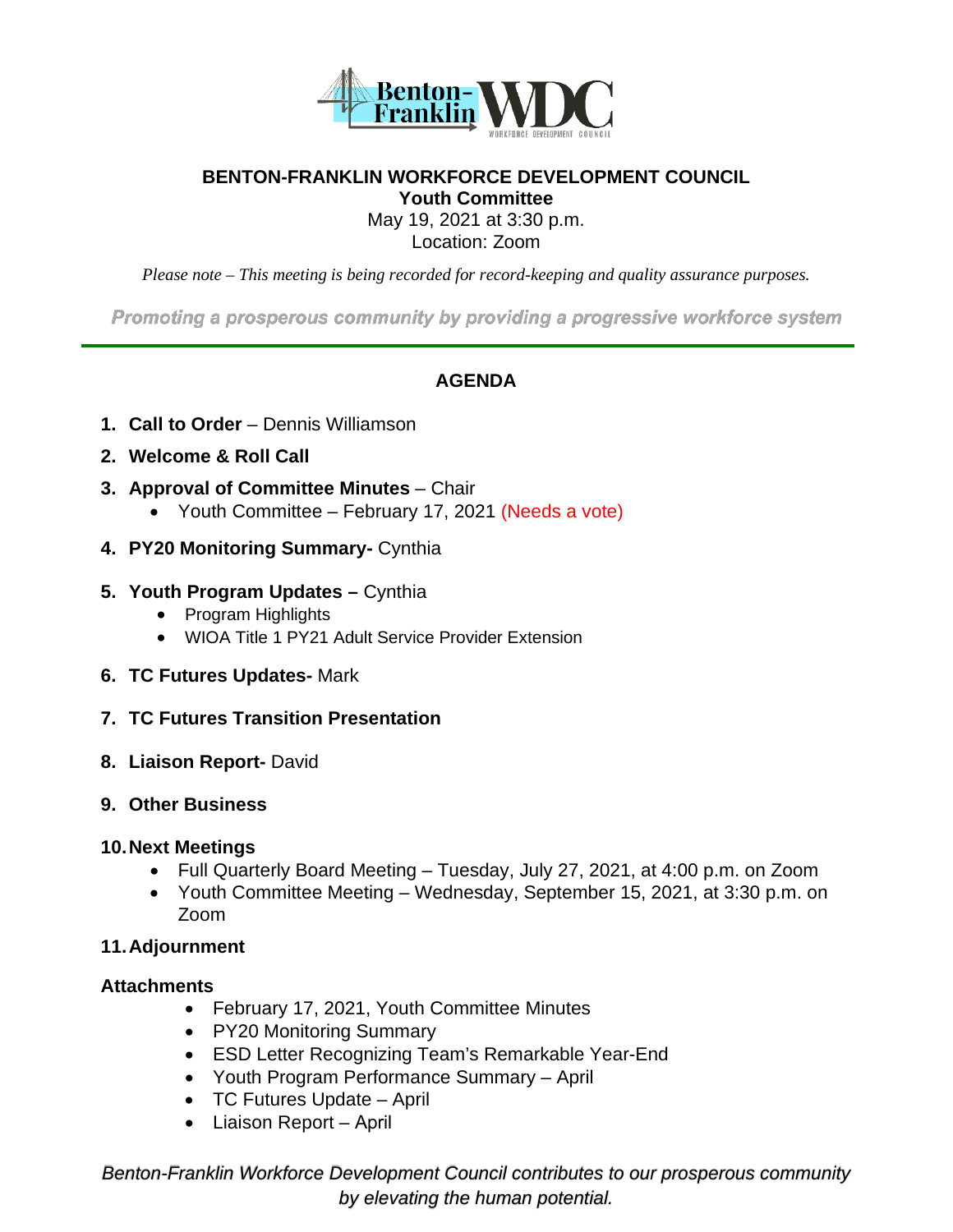#### **Benton-Franklin Workforce Development Council Youth Committee Minutes**

February 17, 2021 3:30 p.m. – Zoom

| <b>Present</b>    | <b>Excused</b> | Absent              | <b>Staff/Partners</b>       |
|-------------------|----------------|---------------------|-----------------------------|
| Dennis Williamson |                | Lynn Ramos-Braswell | <b>Tiffany Scott, BFWDC</b> |
| Alicia Perches    |                |                     | David Chavey-Reynaud, BFWDC |
| <b>Bob Legard</b> |                |                     | Diana Hamilton, BFWDC       |
|                   |                |                     | Cynthia Garica, BFWDC       |
| <b>Ex-Officio</b> |                |                     | Jamilet Nerell, BFWDC       |
| Cinthia Alvarez   |                |                     | Jessie Cardwell, BFWDC      |
| Paul Randall      |                |                     | Becky Smith, BFWDC          |
|                   |                |                     | Mark Wheaton, TC Futures    |
|                   |                |                     | Kayci Loftus, CPS           |
|                   |                |                     | Heather Woodruff, CPS       |
|                   |                |                     |                             |

#### **Call to Order**

Dennis Williamson called the meeting to order at 3:31. Members responded as Becky called roll. Cynthia welcomed Cinthia Alvarez and thanked her for her service as an ex-officio member.

#### **Approval of Committee Minutes**

Members received copies of the November 18, 2020, Youth Committee Meeting minutes for review.

#### **Bob Legard moved to approve November 18, 2020, Youth Committee Minutes as presented, seconded by Alicia Perches. Motion carried.**

#### **WIOA Youth Program Updates** – Cynthia

Cynthia thanked everyone for taking the time to join the meeting. Last month the State Monitors did a virtual annual review of the WDC fiscal, administrative, and programs. They conducted a full comprehensive review of 10 files from the Youth Program. There were no findings or questioned costs identified. Next month we should receive the management letter, which will summarize their visit and will be shared with the full board. She acknowledged Career Path Services (CPS) for their availability and help to resolve issues the week of the monitoring.

She shared the PY20 OSY Youth Program Performance Summary. The numbers continue to be below target, especially for employed exits. COVID restrictions have drastically impacted industries that youth are interested in. They find that participants need support for a more extended time before they are ready to engage in job search and training activities. Our youth and young adults are competing with more experienced and skilled job seekers for entry-level positions. The staff continues to focus on providing credentials and assistance for basic needs to remove barriers so that customers can continue with their education and employment-related goals. It is taking longer to make sure that the participants don't have barriers when they start job searching. There are about 22 GEDs in progress. We are now in phase 2, so we hope to see an increase now that so many establishments have a 25% capacity.

Within this report are some of the strategies that are in place to increase enrollments and employed exits.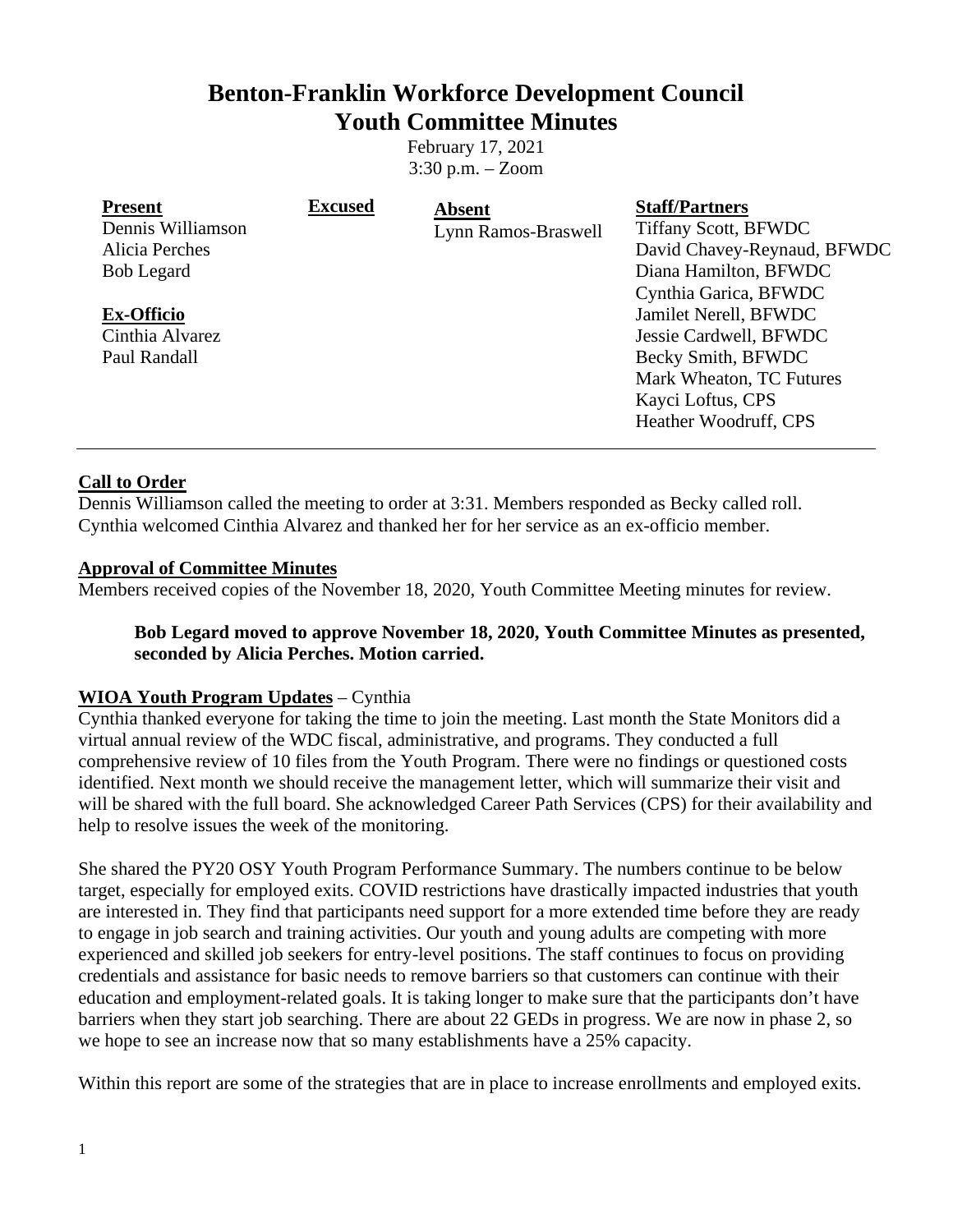Pre-Apprenticeships have been delayed and may not happen this program year due to COVID restrictions.

#### **TC Futures Monthly Report** – Mark/Cynthia

Mark expressed how proud he is of his staff. They have been very resilient as they have been working remotely. They are able to provide GED testing and technical support. They are still providing many services. They continue to grow and impact customer's lives. Many customers are dealing with homelessness or need rental assistance.

They are graduating more students than they ever have in the past. It helps to lessen test anxiety that students can come to an environment that they are comfortable.

Social media presence continues to be strong.

Being shut down has given them time to look at the American with Disabilities Act (ADA) regulations and increase accessibility throughout the facility. Equipment has been ordered with more to come, making studying at the center a better experience all around. New signs have been installed, which include braille. They want to make sure all customers have equal access and have an enjoyable experience at the center.

Mark reported that they are looking at what the school districts are doing with COVID safety concerns. They are looking at ways for customers to be in the center safely.

Dennis shared that he likes the report and thanked Mark for his work on it.

#### **Brazen/LinkedIn Learning Opportunities** - David

David shared that Brazen is the virtual resource/job fair platform. In January, we had a resource fair where there were 19 booths with 41 representatives staffing them, 118 registered, and 51 people in attendance. This resulted in 93 conversations and 52 job referrals. We are looking forward to expanding the use of this platform. We can have up to 2 virtual events a month. At this time, we have approximately 1 per month planned. We think the virtual events will continue post-Covid.

There is a Healthcare Job Fair scheduled for February that already has 30 vendors signed up. The goal is to streamline these events so that employers can be involved with little effort. We have the use of the platform through October. Jasmine Sanchez is the local virtual job fair administrator.

Cinthia asked about the availability of Brazen in Spanish. Having Spanish would help with accessibility. David checked, and the translate button on the site does not exist yet, but Brazen is actively working on it.

David shared that in January, we started a six-month pilot program with LinkedIn Learning. We have 300 licenses. 60-70 of these will be used for professional development at BFWDC, WSCB, and TC Futures staff. The rest will be used to help customers upskill. He shared a tour of the LinkedIn Learning site. Linkedin.com.

This is a pilot program that goes through June. It will allow us to see this program's value-add in both professional development and services for our customers. At that time, we will evaluate the benefits.

#### **Other Business**

Dennis welcomed Cinthia Alvarez and asked her to give a brief overview of what she does at Columbia Basin College (CBC).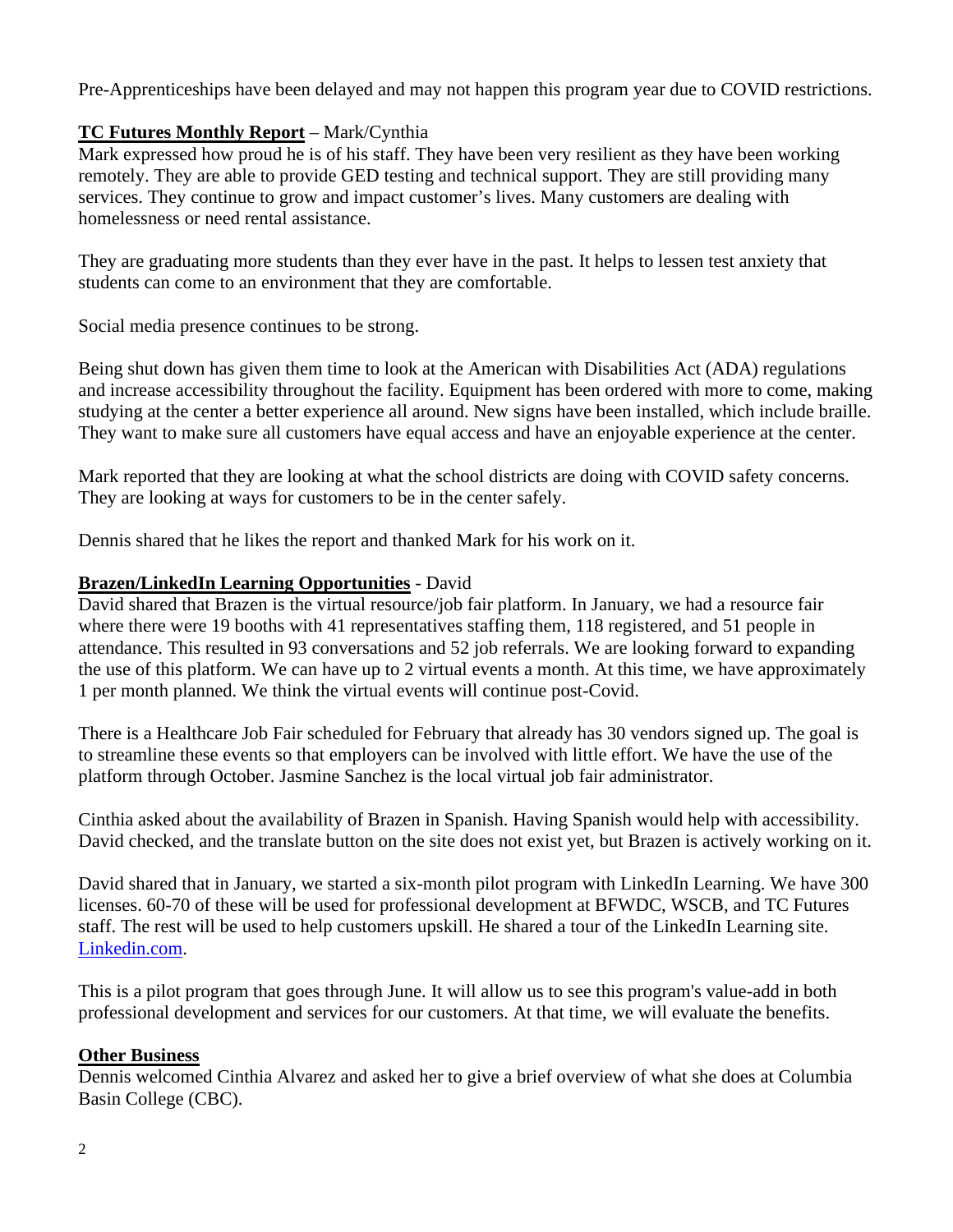She shared that she has been at CBC for six years and is currently the High School Equivalency Prgroam (HEP) Academic Advisor and Recruiter. She helps migrant seasonal farmworkers get their GED and employment. Their grant has been extended for the next five years serving 107 students per year. She is also involved in the Diversity, Equity and Inclusion (DEI) Committee. They are moving forward with creating an equity plan for students, faculty, and staff. They have been working hard to create a more diverse and equitable work and learning environment. She is the new chair by the Tri-Cities Latino Community Network. They work with the Chambers, migrant school programs, and the Mid-Columbia Libraries. They come together and give information about what is happening with the LatinX community. These meetings are currently virtual.

Cinthia asked Mark how TC Futures handled students who want to sign up to get a GED to meet the Deferred Action for Childhood Arrivals (DACA) requirement but don't want to sign up for any other services. Mark shared that they haven't seen many. The TC Futures students are referred from the school districts. TC Futures works with the districts to find the supports needed. Mark shared that they are connected to Legal Counsel for Youth and Children and are excited to help youth in our demographic.

The age requirement for HEP is 16 and up. There is an eligibility exam to get into the program. The program is offered in Spanish and English. They are currently the only program giving Spanish instruction.

#### **Next Meeting**

Youth Committee Meeting – May 19, 2021, 3:30 p.m. at TBD

#### **Adjournment**

With no further business, the meeting adjourned at 4:15 p.m.

Respectfully submitted:

\_\_\_\_\_\_\_\_\_\_\_\_\_\_\_\_\_\_\_\_\_\_\_\_\_\_\_\_\_\_\_\_\_ \_\_\_\_\_\_\_\_\_\_\_\_\_\_\_\_\_\_\_\_\_\_\_\_\_\_\_\_\_\_\_\_\_\_ Dennis Williamson, Chair Becky Smith, Office Manager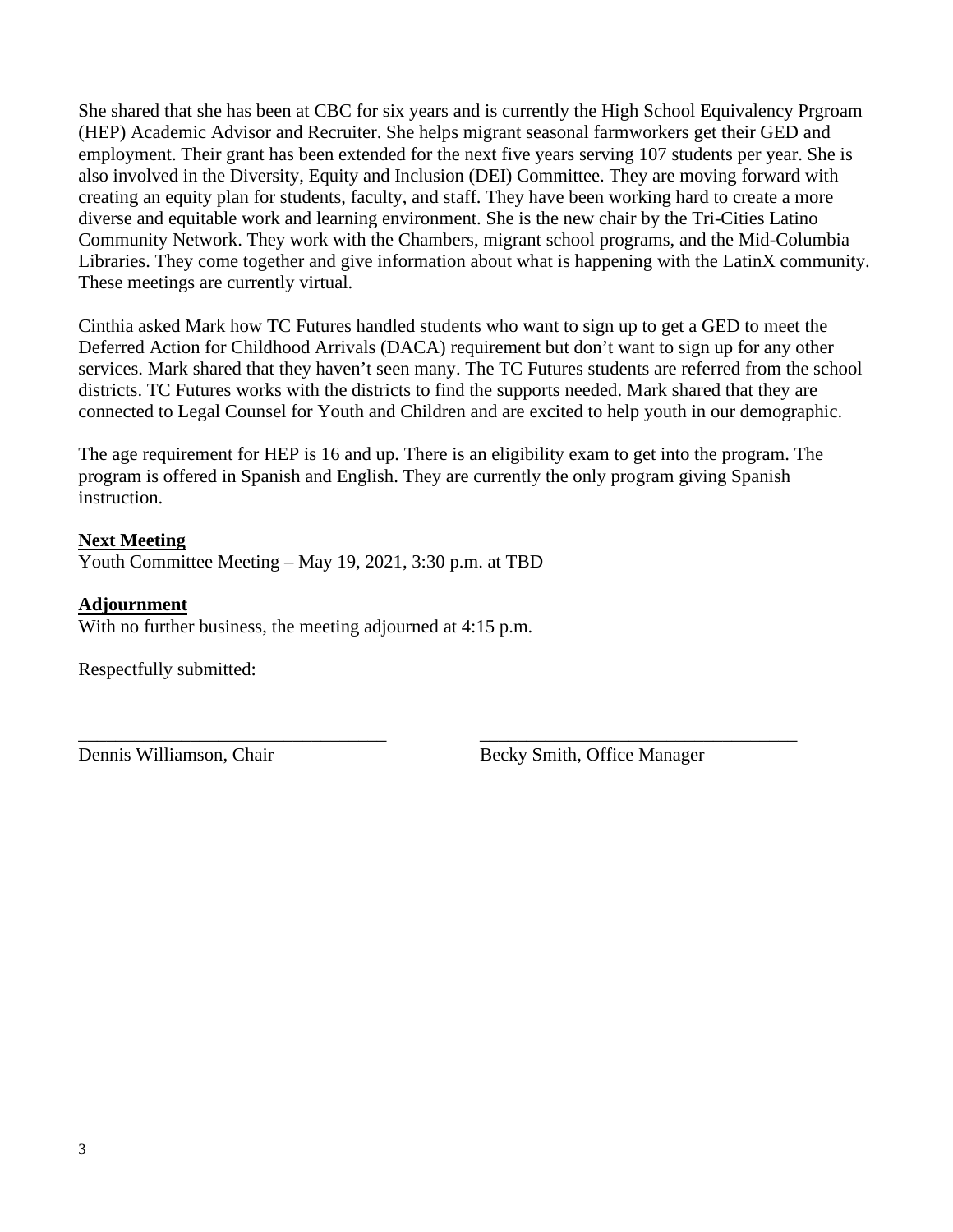

# **Benton-WDC PY20 BFWDC Sub-Recipient Monitoring Report**

| <b>WIOA Programs &amp;</b><br><b>Service Provider</b>                         | WORKFORCE DEVELOPMENT COUNCIL<br><b>Findings</b><br><b>Disallowed</b><br><b>Costs</b> |   | <b>Comments and Noted Practices</b>                                                                                                                                                                                                                                                                                                                                                                                                                                                                                                                                                                                                                                                                                                                                                                                                                                                                                                                                                                                                                                                                                         |
|-------------------------------------------------------------------------------|---------------------------------------------------------------------------------------|---|-----------------------------------------------------------------------------------------------------------------------------------------------------------------------------------------------------------------------------------------------------------------------------------------------------------------------------------------------------------------------------------------------------------------------------------------------------------------------------------------------------------------------------------------------------------------------------------------------------------------------------------------------------------------------------------------------------------------------------------------------------------------------------------------------------------------------------------------------------------------------------------------------------------------------------------------------------------------------------------------------------------------------------------------------------------------------------------------------------------------------------|
| Out of School Youth (OSY)<br><b>Career Path Services</b><br>14 Files Reviewed | 0                                                                                     | 0 | Throughout PY20, the Benton-Franklin Workforce Development Council (BFWDC) conducted quarterly monitoring reviews of our<br>subrecipients, Career Path Services (CPS). CPS is the service provider for the Out-of-School (OSY) Program. The BFWDC monitoring<br>team reviewed participant fiels focusing on Eligibility, Program Enrollment, 14 Program Elements, Outcomes, Program Completion,<br>Individual Service Strategy (ISS), Case Notes, and Managemetn Information System (MIS) Entries. There were no findings or<br>disallowed costs. There was one (1) question cost identified. Upon review of the documentation provided by CPS, it was determined<br>allowable.<br><b>Noted Program Practices:</b><br>Development of Virtual Service Delivery During COVID-19<br>$\bullet$<br>Uses the BFWDC Continuous Quality Improvement (CQI) Worksheet as a training tool to give staff a holistic picture of<br>$\bullet$<br>compliance issues occurring within all programs.<br>Created a Ready-to-Hire Tracking Tool for Business Services Team to refer to when conducting outreach to employers with<br>$\bullet$ |
| <b>Definitions:</b>                                                           |                                                                                       |   | open positions to showcase qualified ready-to-hire participants who have completed training and are looking for employment.<br>Presented a Call to Action Plan to program staff showing current program performance, where outcomes needed to be to get<br>$\bullet$<br>back on track, and outlined strategies to get there.<br>CPS, BFWC and the Employment Security Department implemented a coordinated outreach effort focused on customers<br>$\bullet$<br>receiving Unemployment Insurance (UI) benefits for 20+ weeks<br>Hired a Referral Coordinator who utilizes a platform called Trello to connect with customers daily and refer them to qualifying<br>$\bullet$<br>programs.                                                                                                                                                                                                                                                                                                                                                                                                                                   |

**Finding:** Any violation of law; regulation; grant agreement; contract agreement; cooperative agreement; state/local policy or Subrecipient Unit policies. Reporting of findings will depend on materiality of the finding. Findings include: (a) any item or combination of items that result in Disallowed Costs; (b) any item, combination of items, or process that poses a significant risk to the organization's control systems and ability to meet the requirements of federal and state grants and contracts.

**Disallowed Cost:** Disallowed Costs include any expenses of WIOA or discretionary contract funds that are determined to be unallowable or unreasonable based upon federal, state law, regulations, policies, or other contract authorities.

**Noted Practices:** Any approach to service delivery or a process that is identified as being a unique or effective approach that offers increased services to customers or greater efficiency and effectiveness in service delivery and administration.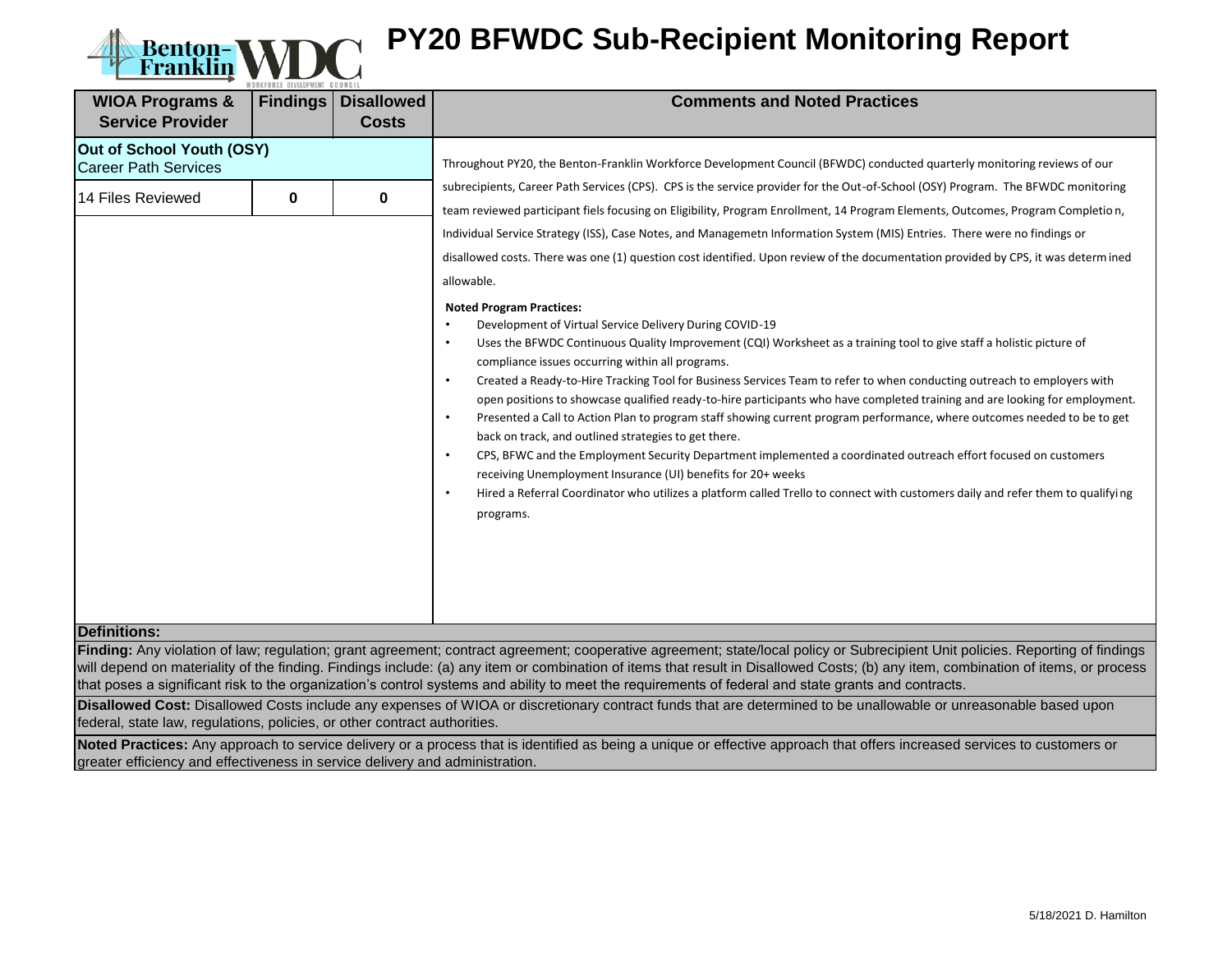

#### **STATE OF WASHINGTON** EMPLOYMENT SECURITY DEPARTMENT

PO Box 9046 . Olympia WA 98507-9046

March 25, 2021

RE: Recognizing Your Team's Remarkable Year's End

Dear Tiffany,

As we report out on the final months of 2020, I wanted to acknowledge your inspiring dedication to the communities served by your WDC. It is important to take a moment to recognize your positive performance on the outcomes shown below from your WIOA Title I grants and discretionary contracts. Please thank your entire team for the hard work and dedication they put into finding solutions and support for those most affected by the year's struggles.

WDC 11 Quarter Ending December 31, 2020 (June 30, 2020 for employment outcomes)

#### *\*Goals set pre-Covid*

| <b>Outcome</b>                          | <b>Target</b> | Actual |
|-----------------------------------------|---------------|--------|
| <b>WIOA Adult Enrollments</b>           | 116           | 123    |
| <b>WIOA Adult Employments</b>           | 121           | 113    |
| WIOA DW Enrollments Including RRIE      | 129           | 107    |
| <b>WIOA Youth Enrollments</b>           | 140           | 114    |
| NDWGs - Disaster Relief Enrollments     | 8             |        |
| NDWGs - Employment Recovery Enrollments | 10            |        |

Through quarterly narratives and team meetings, we noted your success integrating multiple funding streams to achieve and surpass performance targets. This shows promise for increasing spending in the upcoming quarter(s). If we could offer additional technical service in any area of grant administration, training, policy guidance, or others, please just let us know. Our goal is to support your local success!

We are always looking for successful practices to share with the rest of the workforce development system. If you would like to share any tools or practices with your peers across the state, please send them to [ESDGPWorkforceInitiatives@esd.wa.gov.](mailto:ESDGPWorkforceInitiatives@esd.wa.gov) Also, let us know in that message if you would be willing to present during the next quarterly peer-to-peer teleconference. By sharing your successes, you can help the entire state continue to pursue and achieve excellence. Our next peer-to-peer call is scheduled for *March 29, 2021* and we love for you to attend.

If you would like more information, please let me know. Congratulations again on your success, and thank you for serving Washington's employers, workers, jobseekers, and youth.

Sincerely,

Tim Probst Grants Director 360-790-4913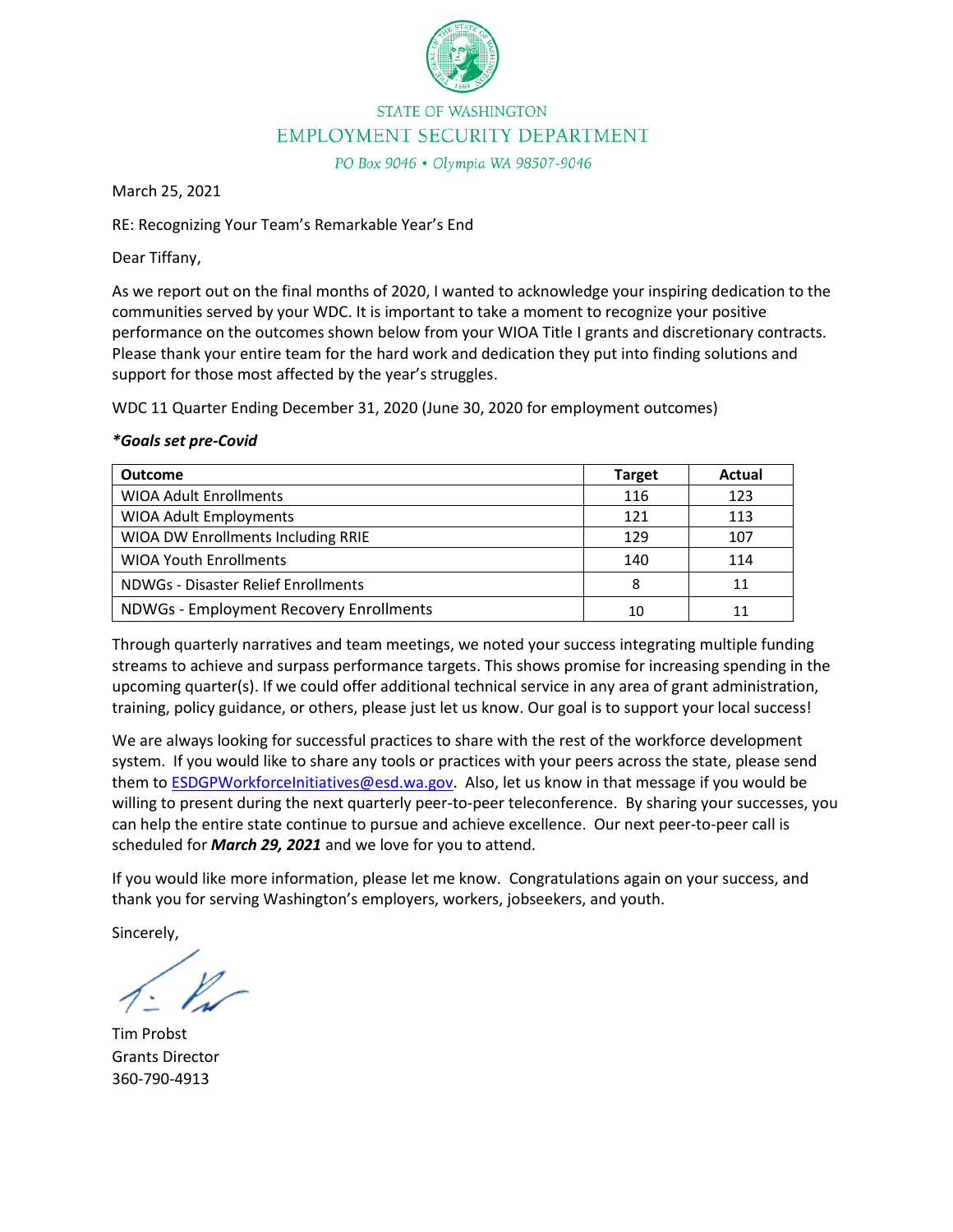

#### **April 2021**

| <b>PY20 Out of School Youth Program Performance Summary</b><br>(Cumulative) |                     |                                               |                      |  |  |
|-----------------------------------------------------------------------------|---------------------|-----------------------------------------------|----------------------|--|--|
| <b>Program Expenditures</b>                                                 | <b>Budget Total</b> | <b>YTD Spent</b>                              | % Spent              |  |  |
| As of March 31, 2021                                                        | \$718,485.00        | \$421,452.22                                  | 58.7%                |  |  |
| <b>Enrollments</b>                                                          |                     | <b>Actual Outcomes Monthly to Date Target</b> | <b>Annual Target</b> |  |  |
| <b>Total Enrollments</b>                                                    | 178                 | 208                                           | 219                  |  |  |
| <b>Exits</b>                                                                |                     |                                               |                      |  |  |
| <b>Total Employed Exits</b>                                                 | 45                  | 110                                           | 120                  |  |  |
| <b>Total Post-Secondary Exits</b>                                           | 1                   | 3                                             | 4                    |  |  |
| <b>Total Registered Apprenticeship Exits</b>                                | 0                   | N/A                                           | N/A                  |  |  |
| Placement Rate                                                              | 72.58%              | 85%                                           | 85%                  |  |  |
| Median Wage                                                                 | \$14.43             | \$13.75                                       | \$13.75              |  |  |
| <b>Services</b>                                                             |                     |                                               |                      |  |  |
| Individual Training Account (ITA)                                           | 12                  | 25                                            | 28                   |  |  |
| On-the-Job Training (OJT)                                                   | 1                   | 7                                             | 8                    |  |  |
| Work Experience (WEX)                                                       | 8                   | 30                                            | 33                   |  |  |
| Pre-Apprenticeship                                                          | $\Omega$            | N/A                                           | N/A                  |  |  |
| <b>Credentials Earned</b>                                                   | 6                   | N/A                                           | N/A                  |  |  |
| <b>Dropout Recovery Services</b>                                            |                     |                                               |                      |  |  |
| General Equivalency Diploma                                                 | 10                  | N/A                                           | N/A                  |  |  |

#### **Total Enrollments:**

- Seventeen (17) enrollments occurred during April.
- Utilization of the Unemployment Insurance list from Employment Security Department to send out targeted outreach to those ages 18-24 continues.

**Total Employed Exits:** Youth staff continues to collaborate with the Business Services Team and employers to connect customers to employment opportunities.

- Preparations for Future Fest in May- All marketing materials have been developed. Several work-readiness workshops will take place before the Future Fest Event. These virtual workshops will prepare participants for the job search process, creation of a resume, prepare them for interviews; customers will learn how to get started in an apprenticeship and how to tell their story to employers confidently.
- Youth staff increased focus on providing training opportunities to youth to increase their employability, which will increase Employed Exit outcomes.
- Youth staff continues to proactively connect with local businesses and agencies that have entry-level positions available.
- Twenty-eight (28) participants are working towards their GED. Their focus will shift to employment once they successfully obtain their GED.

**Placement Rate:** These will increase as more participants obtain unsubsidized employment.

**ITAs, WEXs, and OJTs:** There are 11 ITAs and 8 WEXs in progress that will lead to programmatic outcomes in futures months.

• Youth staff continues to coordinate training cohorts/career fairs to assist youth in obtaining training opportunities. The Northwest Carpenter Institute (NWCI) is starting a training cohort in May, several participants have expressed interest in participating in this training.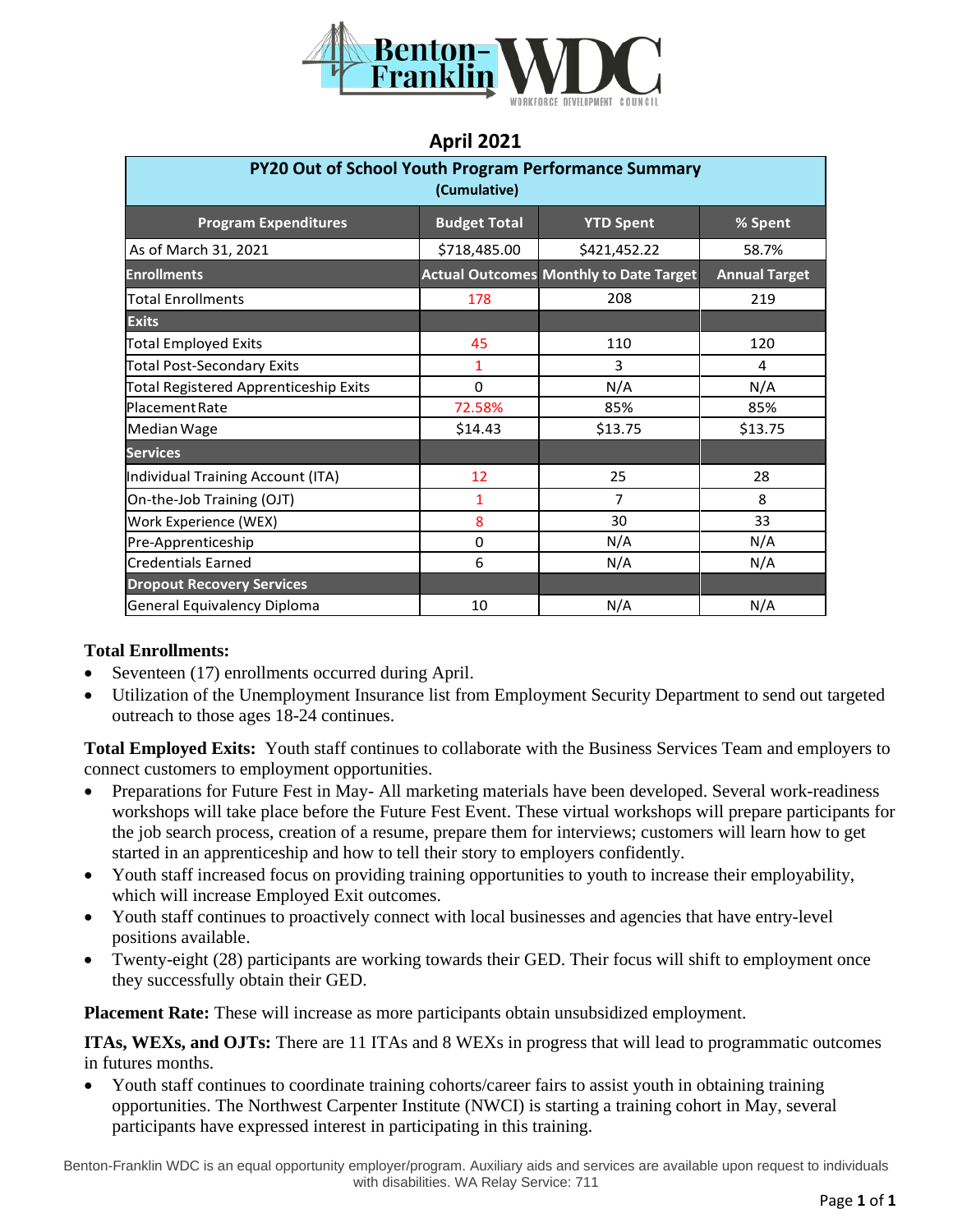



|           | <b>GED</b> Testing |        |                |      | Social Media Insights |           |                | Co-enrolled |       |
|-----------|--------------------|--------|----------------|------|-----------------------|-----------|----------------|-------------|-------|
| Month     | Total              | Passed | Graduates      |      | Month                 | Followers | People Reached | Month       | Total |
| July      | 15                 | 10     | 4              | July |                       | 328       | 5351           | July        | 15    |
| August    | 22                 | 16     | 5              |      | August                | 339       | 2876           | August      | 15    |
| September | 25                 | 18     | $\theta$       |      | September             | 353       | 5026           | September   | 19    |
| October   | 13                 | 9      | $\overline{2}$ |      | October               | 360       | 6916           | October     | 26    |
| November  | 18                 | 13     | $\theta$       |      | November              | 395       | 12223          | November    | 31    |
| December  | 33                 | 29     | 7              |      | December              | 446       | 14893          | December    | 34    |
| January   | 40                 | 29     | 7              |      | January               | 447       | 11515          | January     | 38    |
| February  | 32                 | 26     | $\overline{2}$ |      | February              | 492       | 8099           | February    | 41    |
| March     | 60                 | 43     | 10             |      | March                 | 502       | 11138          | March       | 53    |
| April     | 47                 | 34     | 5              |      | April                 | 523       | 12374          | April       | 65    |
| Total     | 305                | 227    | 42             |      |                       |           |                |             |       |

#### GED Highlight

Our GED highlight this month is that we are going to have our first ever TC Futures graduation. We are coming up with multiple plans in order to ensure that the graduation happens despite what phase we may be in. The celebration for our graduates will happen on the evening of June 9<sup>th</sup>. The plan is to use the lawn area outside of TC Futures.

#### Facility Update

We are excited to report that all of the HVAC systems at TC Futures have now been equipped with air purification systems to combat COVID-19. They have also received upgraded filters to help with the process. We also just learned that the BFWDC will be purchasing 2 industrial picnic tables for our back patio.





[ဝ] Follow @tricitiesfutures on Facebook and Instagram! TC Futures is an equal opportunity employer/program. Auxiliary aids and services are available upon request to individuals with disabilities. WA Relay Service: 711

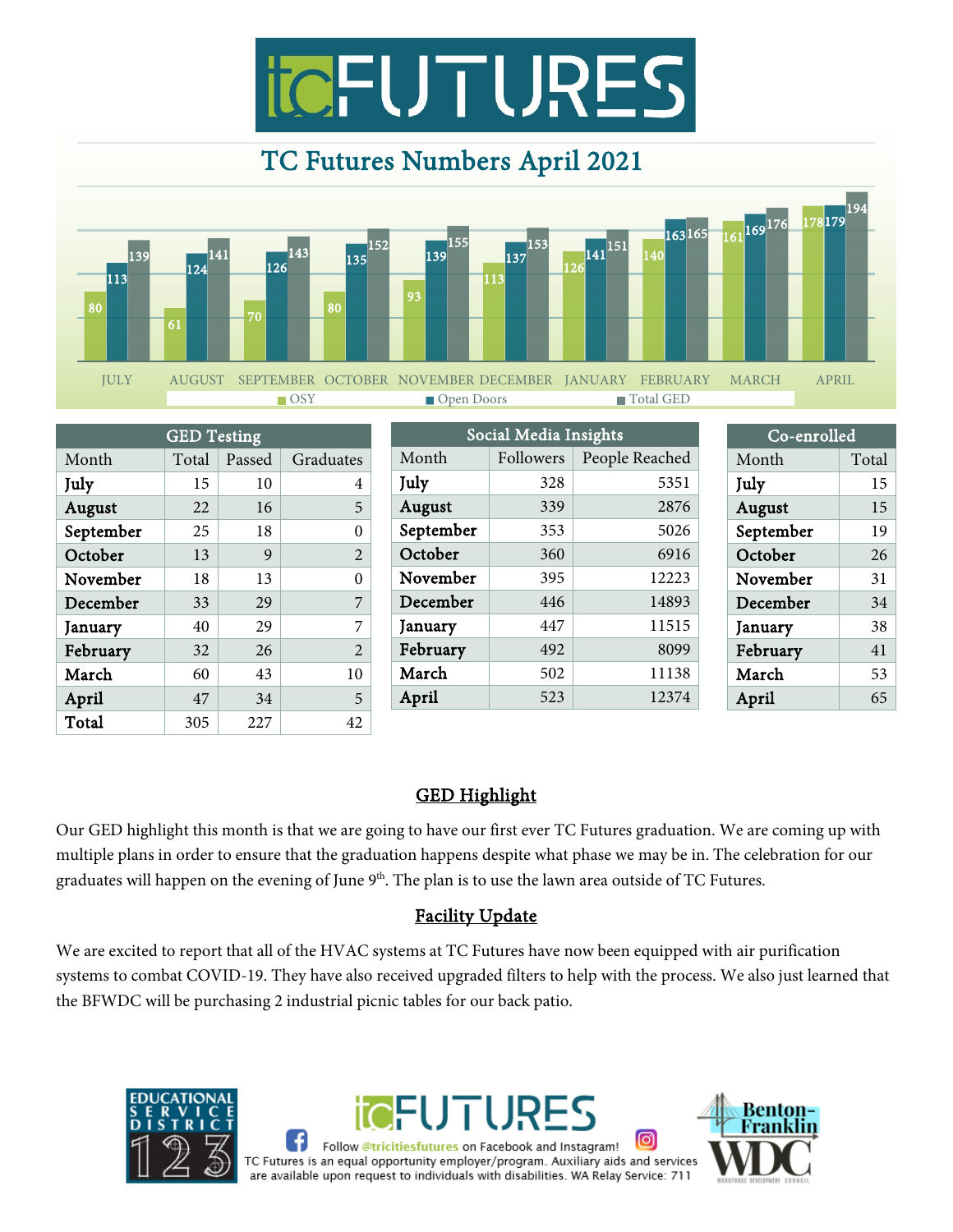#### **Vision**

The Benton-Franklin Workforce Development Council contributes to our prosperous community by elevating the human potential



## **Mission**

Promoting a prosperous community by providing a progressive workforce system

Benton-Franklin Workforce Development Council (BFWDC) is one of the twelve (12) local/regional workforce development areas designated by the Governor of Washington State. The BFWDC coordinates and leverages workforce investments and strategies with stakeholders from education, economic development, labor and community-based organizations to advance the economic health of their respective communities through a skilled and competitive workforce

# **April 2021 Liaison Report**

**Program Year July 2020-June 2021**



A proud partner of the AmericanJobCenter network

#### **Providing Employment and Training Services to Job Seekers and Employers**

Total Staff Assisted Job Seekers: 405 Total Staff Assisted Services to Job Seekers: 990 Unique Number of Businesses Served: 111 Staff Provided Business Services: 174

**For More information contact 509-734-5900 or visit WorkSourceWA.com**

# **TOFUTURES**

#### **Creating Pathways to Success for Youth and Young Adults 16-24**

TC Futures Total Youth Served (YTD): 292 Out-of-School Youth (OSY) Program: 178 Open Doors Program: 179 Co-enrolled in Both Programs: 65 Youth Attained General Education Development (GED): 42 Total OSY Employed and/or Post-Secondary Exits: 46 Average Wage: \$14.43 Placement Rate: 73%

> **For more information contact 509-537-1710 or visit TCFutures.org**

#### **Workforce Innovation and Opportunity Act (WIOA) Title 1 Programs Employed Outcomes**

*Youth \* Adult \* Dislocated Worker \* Rapid Response Increase Employment \* Disaster Recovery \* Employment Recovery*

Total Participants Served (YTD): 549 Monthly-to-Date Target: 658

Total Employed Exits (YTD): 190 Monthly-to-Date Target: 344

#### **Additional BFWDC Programs**

*Economic Security for All (EcSA)*

Participants Served (YTD): 41 Total Employed Exits: 9 Monthly-to-Date Target: 38 Monthly-to-Date Target: 15 *Families Forward Washington (FFW)* Enrolled: 73 Study Goal: 56 Placed in Employment: 64

NOTE: Although the doors of WorkSource Columbia Basin and TC Futures are closed to the public due to COVID- 19, staff continues to provide virtual services to job seekers and businesses. Please visit WorkSourceWA.com or TCFutures.org for a full menu of services. As of June 29th, TC Futures started providing GED testing services by appointment only.

*The Benton-Franklin Workforce Development Council is an Equal Opportunity employer/program. Auxiliary aids and services are available upon request to individuals with disabilities. Washington Relay: 711*